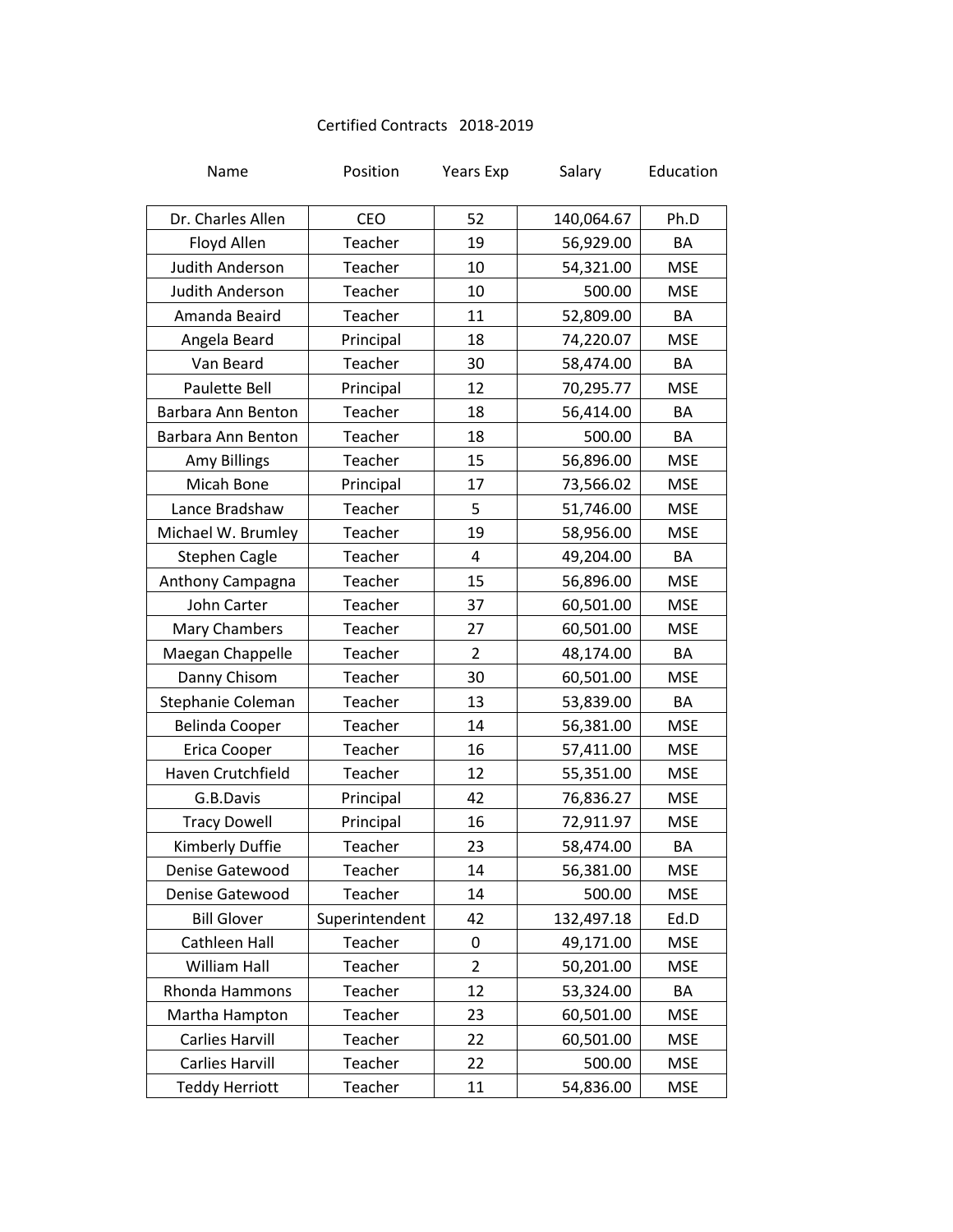| <b>Teddy Herriott</b>     | Teacher   | 11 | 500.00    | <b>MSE</b> |
|---------------------------|-----------|----|-----------|------------|
| Norma Hewett              | Teacher   | 17 | 57,926.00 | <b>MSE</b> |
| <b>Breit Hicks</b>        | Teacher   | 14 | 54,354.00 | BA         |
| Katherine Hilton          | Teacher   | 10 | 54,321.00 | <b>MSE</b> |
| <b>Robert Hollis</b>      | Teacher   | 3  | 50,716.00 | <b>MSE</b> |
| David Hudgens             | Teacher   | 16 | 57,411.00 | <b>MSE</b> |
| Kimberly Hutchins         | Teacher   | 24 | 58,474.00 | BA         |
| Rebecca Jackson           | Teacher   | 14 | 54,354.00 | BA         |
| Jerry Johnson             | Teacher   | 33 | 58,474.00 | BA         |
| Julian R. Jones           | Teacher   | 5  | 49,719.00 | BA         |
| Nick Kelnhofer            | Teacher   | 15 | 56,896.00 | <b>MSE</b> |
| James Kimmer              | Teacher   | 24 | 58,474.00 | BA         |
| Gaylia King               | Teacher   | 21 | 57,959.00 | BA         |
| Gaylia King               | Teacher   | 21 | 500.00    | BA         |
| Eulea Kiraly              | Teacher   | 9  | 53,806.00 | <b>MSE</b> |
| Eulea Kiraly              | Teacher   | 9  | 500.00    | <b>MSE</b> |
| Roger Koontz              | Teacher   | 25 | 60,501.00 | <b>MSE</b> |
| <b>Russell Langley</b>    | Teacher   | 22 | 58,474.00 | BA         |
| Sheila McCurley           | Teacher   | 28 | 58,474.00 | BA         |
| Amee A. McGuire           | Teacher   | 15 | 56,896.00 | <b>MSE</b> |
| <b>Rob Nankervis</b>      | Teacher   | 26 | 58,474.00 | BA         |
| <b>Benny Nettles</b>      | Principal | 34 | 76,836.27 | <b>MSE</b> |
| Channon Newman            | Teacher   | 12 | 55,351.00 | <b>MSE</b> |
| Channon Newman            | Teacher   | 12 | 500.00    | <b>MSE</b> |
| Matthew Orf               | Teacher   | 11 | 54,836.00 | <b>MSE</b> |
| Leah D. Patterson         | Teacher   | 18 | 58,441.00 | <b>MSE</b> |
| Donna D. Pilgrim          | Teacher   | 24 | 60,501.00 | <b>MSE</b> |
| Marcia Rogers             | Teacher   | 3  | 50,716.00 | <b>MSE</b> |
| Aron Sain                 | Teacher   | 25 | 58,474.00 | BA         |
| Mindy Schulz              | Teacher   | 20 | 59,471.00 | <b>MSE</b> |
| Mindy Schulz              | Teacher   | 20 | 500.00    | <b>MSE</b> |
| Jason Smith               | Principal | 28 | 76,836.27 | <b>MSE</b> |
| Juanita Smith             | Teacher   | 19 | 58,956.00 | <b>MSE</b> |
| Melissa Smith             | Teacher   | 10 | 52,294.00 | BA         |
| <b>Micheal Stewart</b>    | Teacher   | 18 | 58,441.00 | <b>MSE</b> |
| <b>Timothy Stewart</b>    | Teacher   | 17 | 57,926.00 | <b>MSE</b> |
| <b>Timothy Stewart</b>    | Teacher   | 16 | 500.00    | <b>MSE</b> |
| Patricia Tabb             | Principal | 35 | 76,836.27 | <b>MSE</b> |
| <b>Nathaniel Thompson</b> | Principal | 34 | 76,836.27 | <b>MSE</b> |
| Cheryl Tucker             | Teacher   | 35 | 58,474.00 | BA         |
| Ron Turchi                | Teacher   | 24 | 58,474.00 | BA         |